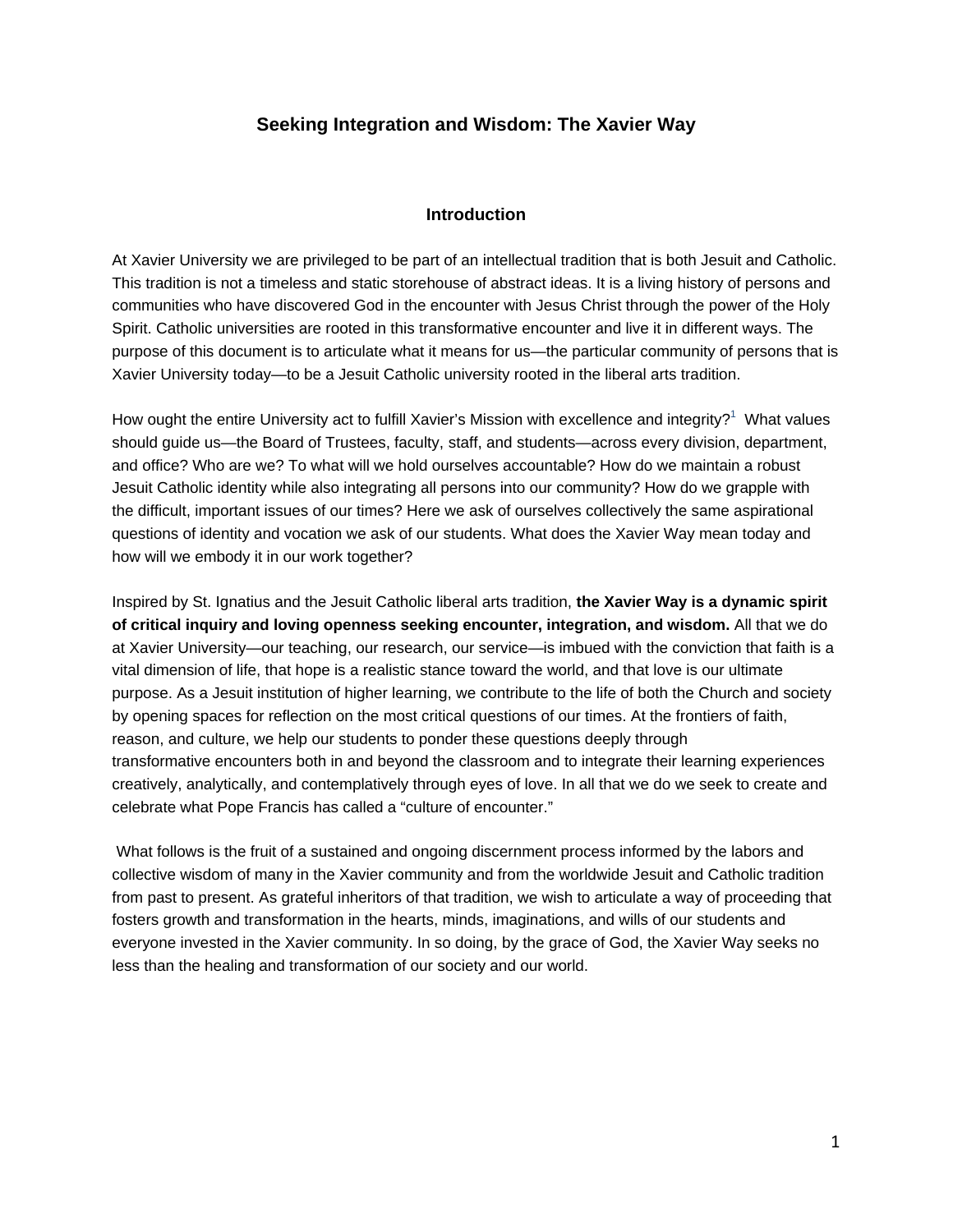# **Encounter, Integration, and Wisdom: Our Jesuit Catholic Roots**

We believe that our vocation at Xavier University is to foster a holistic learning environment that is both Catholic and truly catholic, or universal, a transformative education that seeks after the divine wisdom perspective—God's boundless mystery, inclusive of all—at every level of imagination, discourse, and practice. $2$ 

Our Jesuit Catholic identity is grounded in the Gospel of Jesus Christ as interpreted by the Catholic tradition down through the centuries.<sup>3</sup> In all that we are and do, Xavier University is rooted in and informed by the teachings of the Catholic Church and the richly mosaic Catholic intellectual tradition with respect to:

- the sacred character of all creation,
- the dignity of every human person
- the mutually informing relationship between faith and reason, and
- our moral responsibility to care for creation and for those suffering in the world.

At the same time, Xavier strives to be welcoming of all persons, inclusive of those who adhere to other religious traditions, humanist traditions, or no formal religious tradition at all.<sup>4</sup> The desire for unity with our non-Catholic brothers and sisters is rooted in the biblical revelation of God whose love and grace embraces all persons, each created in the divine image, without exception. With Vatican II, we affirm that God's wisdom and truth are reflected in the whole of creation. We are called to cultivate relationships of solidarity, dialogue, and peacemaking with non-Catholics and non-Christians everywhere.<sup>5</sup> Such relationships cannot be realized in an ideal or purely theoretical realm of abstraction. They are forged in the world as we encounter it and in the Xavier campus culture as we create it.

The creative tension between inclusiveness and a robust Jesuit Catholic identity, while always presenting fresh challenges, is not new. It is as old as the Catholic and Jesuit traditions themselves, which insist on the compatibility of faith and reason.<sup>6</sup> It is a story that stretches back to St. Paul and St. Justin Martyr, through a rich history of men and women grappling with faith and reason through the centuries, across many lands, languages, and cultures.<sup>7</sup> The labors of our forebears in "faith seeking understanding" gave rise to monasteries, mendicant religious orders, cathedral schools, and eventually universities.<sup>8</sup>

The Society of Jesus began at the University of Paris as Ignatius Loyola and his companions pursued a broad-based liberal arts education. At the same time, Ignatius and his companions drew their inspiration and distinctive method of discernment from the Spiritual Exercises, the fruit of Ignatius' life of prayer.<sup>9</sup> The Spiritual Exercises and the humanist model of liberal education became mutually reinforcing schools of mind, heart, and imagination. Together these two pillars frame the core of the Jesuit tradition at Xavier University.

From the earliest days, Jesuits were sent out both to share and to learn. The impulse imparted by the Spiritual Exercises to discover God's presence "in all things," and by liberal education to expand the mind, could not be contained in one culture or region. It pushed the early Jesuits and many after them to explore as far as their minds, hearts, and feet could take them.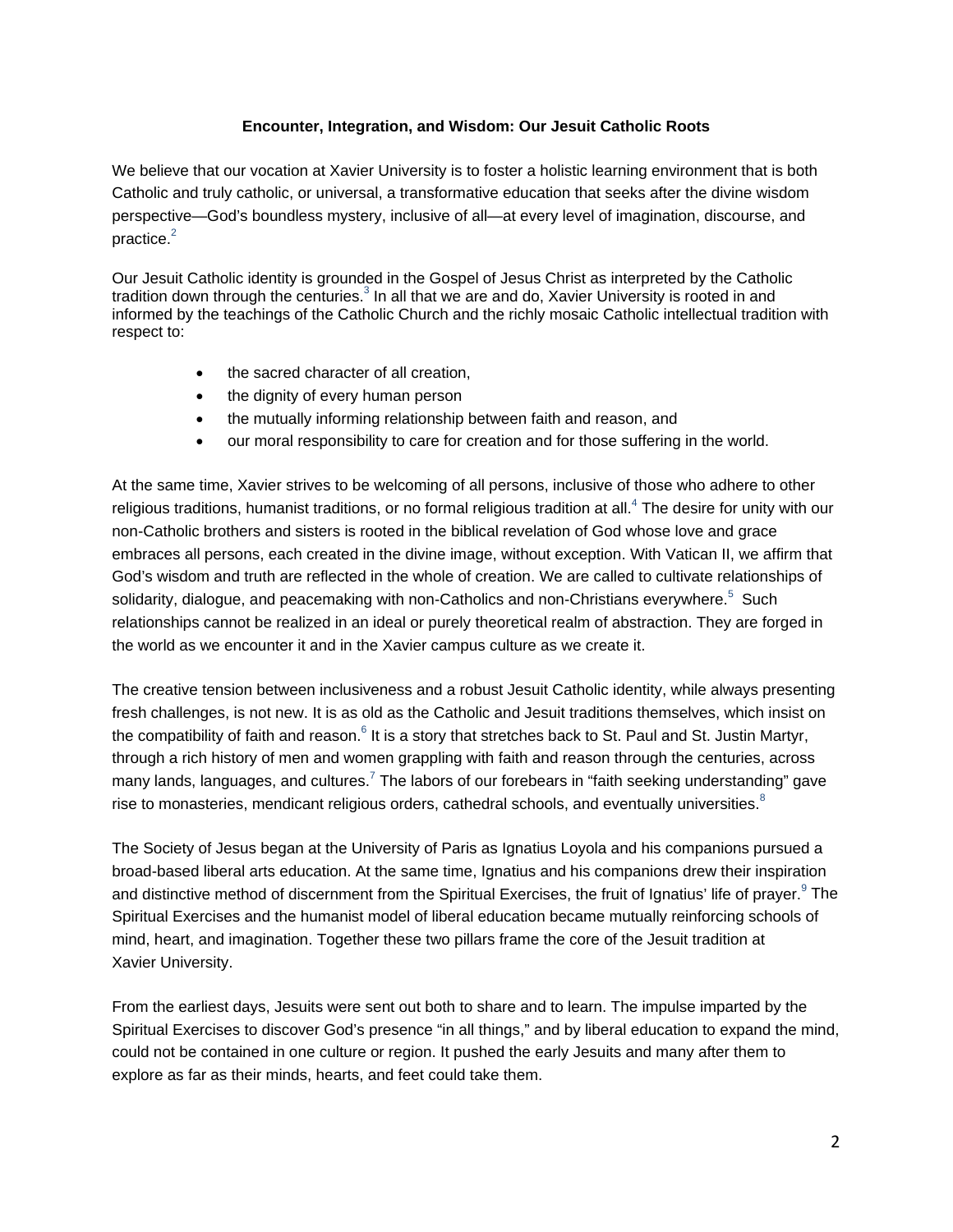Among the best examples of this twin impulse of sharing and learning comes from the encounter between Jesuits and native peoples in 17th century South America. The Jesuits introduced Baroque music to the native people of the Chiquitania region, who not only became proficient in Baroque music but also creatively adapted it.<sup>10</sup> This encounter extended beyond respectful tolerance to become a celebration of mutual enrichment. From Francis Xavier and Matteo Ricci to the Jesuit martyrs of El Salvador, the Ignatian imagination foundational to a Xavier education is a creative process that engages reality at the frontiers of faith and the intersection of cultures and is transformed by it. $11$ 

The creative tension between identity and difference is the spark of mutual enrichment that diversity and dialogue have always provided at Xavier University.<sup>12</sup> The Xavier Way is deepened and enlarged by embracing creative tension—by encountering new and interesting places, people, and problems. We affirm with Fr. Howard Gray, S.J. a vision of Jesuit and Catholic identity that centers "on a process of inquiry and a search for discovery [more] than a program of indoctrination and imposition. $^{13}$ 

The dynamics of encounter and integration inform our understanding of wisdom. Blessed John Henry Cardinal Newman describes wisdom as "the clear, calm, accurate vision, and comprehension of the whole course, the whole work of God"; it "implies a connected view of the old with the new; an insight into the bearing and influence of each part upon every other; without which there is no whole, and could be no centre."<sup>14</sup> But we know that our vision of reality is always limited, that we are not God. History reverberates with the darker side of encounter in which "indoctrination and imposition" were the assumed models of cross-cultural contact. Jesuit and Catholic history is replete with examples of the Christian faith being used to justify slavery, anti-Semitism, and all manner of mistrust and discrimination against whole classes of peoples.

The pursuit of wisdom implies a willingness to navigate these ambiguities and tensions, including the errors and sinfulness of our own history, toward a more integrated, holistic, and loving grasp of truth and the good news of God's boundless love and mystery. Indeed the integrity of a Catholic university education depends on the kind of rigorous self-reflection which engages the full measure of our past as it reverberates into the present. In this we have nothing to fear and everything to gain. Historically the great richness and beauty of the Catholic tradition resides in its capacity to critically examine, purify, and renew itself. The Catholic and Jesuit University is where the seeds for such renewal are often planted.

This brings us to an examination of our present context. What is the shape of the world as our Xavier students encounter it today? And what are the distinctive gifts that Xavier University brings to bear in response to the signs of our times?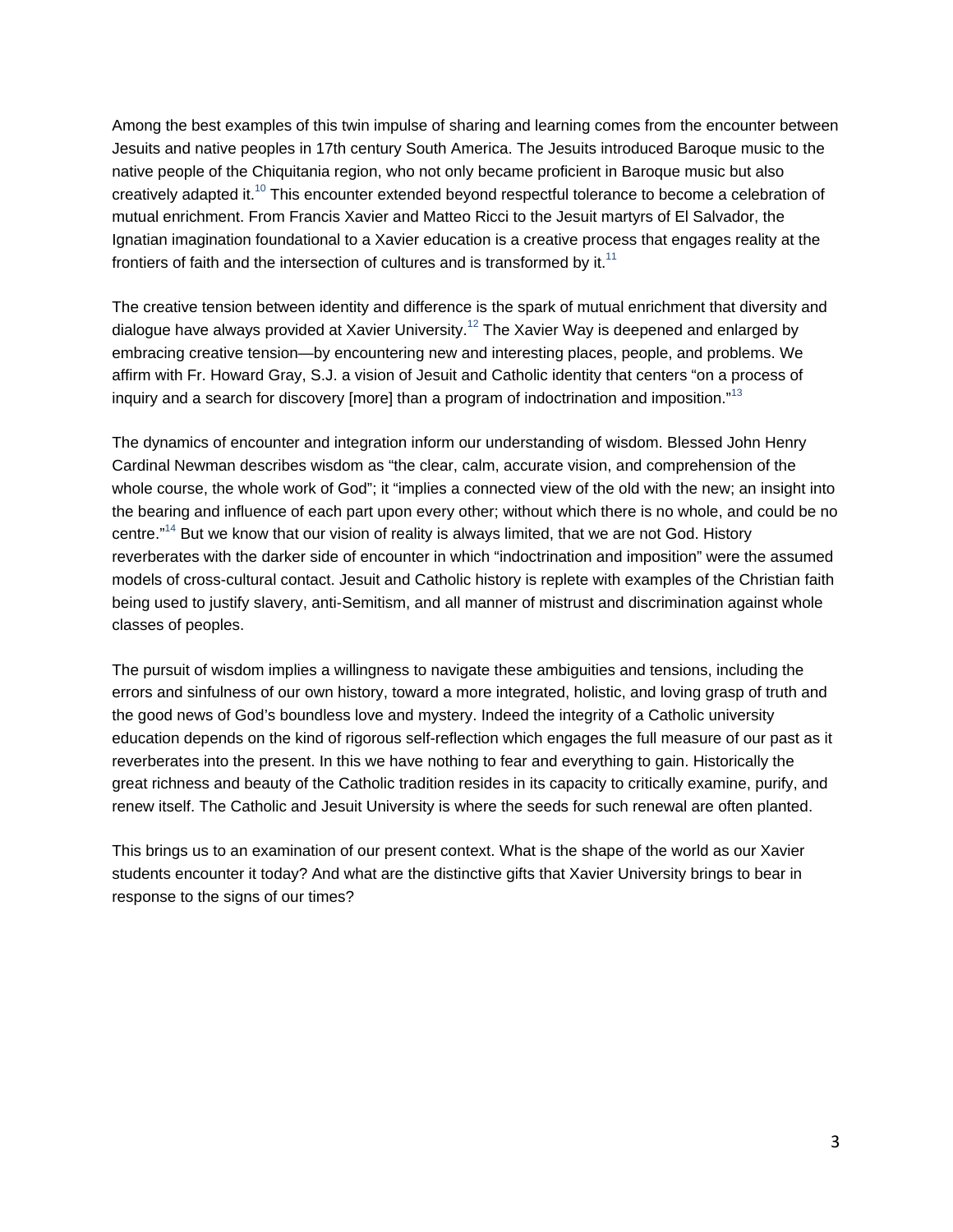# **Engaging a Complex World: Our Challenges**

Jesuit Superior General Fr. Adolfo Nicolas has described our world as "a world of suffering and need, a broken world with many broken people in need of healing."<sup>15</sup> The challenges are vast and intensified by the "explosion of worldwide interdependence" that is globalization. The social, political, economic, environmental, and ecclesial challenges of our times are not hidden from our students while they attend our Jesuit Catholic university. Xavier students live in the real world and feel deeply both its promise and its malaise.

More keenly than their parents' generation, our students are aware of the world's interconnectedness and of the costs incurred by an unsustainable pursuit of the "American way of life": the costs to the masses of poor persons across the globe; the costs to non-human life and the environment; and the costs to their human and religious spirit. They measure these costs against the values and fears of a consumer culture in which they are deeply embedded, a culture in which human beings themselves, in the words of Pope Francis, "are considered as consumer goods which can be used and thrown away."<sup>16</sup> They long for friendship and healthy, loving relationships but find few role models and little support in the ubiquitous media culture for such aspirations. They long to serve yet are often discouraged from civic engagement by a sharply polarized political, religious, and socioeconomic landscape. In a world where our daily practices and habits are so profoundly shaped by new technologies which give access to so much information with such great ease, there is a risk of no longer cultivating the discipline or even feeling the need "to think critically or write accurately or come to one's own careful conclusions."<sup>17</sup> When the interior world of so many, especially the young, is shaped by these new technologies, relationships also risk becoming superficial; indeed, "one's vision, one's perception of reality, one's desiring can also remain shallow."<sup>18</sup>

More ominously, when faced with these challenges some seek easy answers devoid of dialogue or take refuge in various forms of "fundamentalism, fanaticism, ideology, and all those escapes from thinking that cause suffering for so many."19 Others try to shut out unpleasantness or resist genuine encounter through various forms of escape, whether in alcohol use and the hookup culture or an overreliance on social media.

We agree with Fr. Nicolas. One of the greatest challenges facing a Jesuit liberal arts education in our times is the "globalization of superficiality," the result of habits and processes in which "people lose the ability to engage with reality; that is a process of dehumanization that may be gradual and silent, but very real."<sup>20</sup>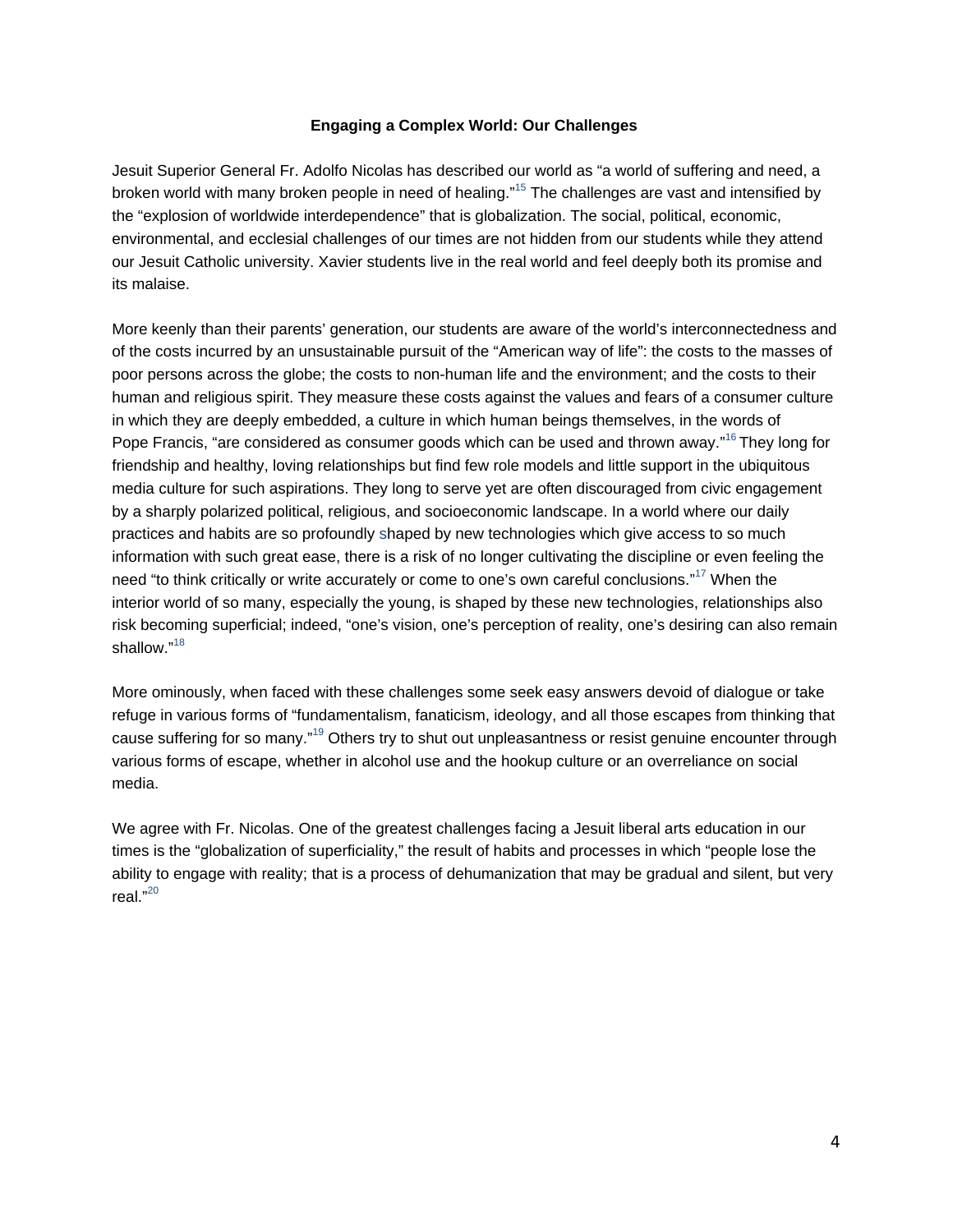# **Our Mission and Method**

We at Xavier University seek a different path. We offer an education in the Jesuit Catholic intellectual tradition that cultivates depth of thought and imagination and seeks the transformation of human society in the way of love, justice, and wisdom. In all of our capacities at the university, the Xavier Mission Statement guides our actions:

Xavier is a Jesuit Catholic university rooted in the liberal arts tradition. Our mission is to educate each student intellectually, morally, and spiritually. We create learning opportunities through rigorous academic and professional programs integrated with co-curricular engagement. In an inclusive environment of open and free inquiry, we prepare students for a world that is increasingly diverse, complex and interdependent. Driven by our commitment to the common good and to the education of the whole person, the Xavier community challenges and supports students as they cultivate lives of reflection, compassion and informed action.

As we carry out our mission, each in his/her various responsibilities, we are supported by the gifts of our Ignatian heritage:

**Mission** invites us to understand the history and importance of our Jesuit heritage and Ignatian spirituality. Mission focuses on the centrality of academic excellence, grounded in a Catholic faith tradition.

**Reflection** invites us to pause and consider the world around us and our place within it.

**Discernment** invites us to be open to God's spirit as we consider our feelings and rational thought in order to make decisions and take action that will contribute good to our lives and the world around us.

**Solidarity** and **Kinship** invites us to walk alongside and learn from our companions, both local and afar, as we journey through life.

**Service Rooted in Justice and Love** invites us to invest our lives into the well-being of our neighbors, particularly those who suffer injustice. $21$ 

Just as they guided Ignatius and his companions, these gifts of our Ignatian heritage offer guideposts for carrying out our educational mission, and for seeking integration and wisdom. Much more than simply the delivery of content, they embody a method, a way of proceeding that aims to foster growth and transformation. But they do not provide easy answers. Indeed, they help us to better grasp just how difficult today's challenges really are.

## **Creative Tensions**

As we seek to live out our mission—in our classrooms, in our offices, in our relations with the rest of the world—we often find ourselves in disagreement about how best to embody our identity as a Jesuit Catholic university. As noted above, to embrace our mission with vigor and integrity entails certain tensions. In fact, our university functions best when these tensions are alive and felt. They ought not to be conceived as obstacles but as opportunities for growth in our pursuit of the ends to which we are called.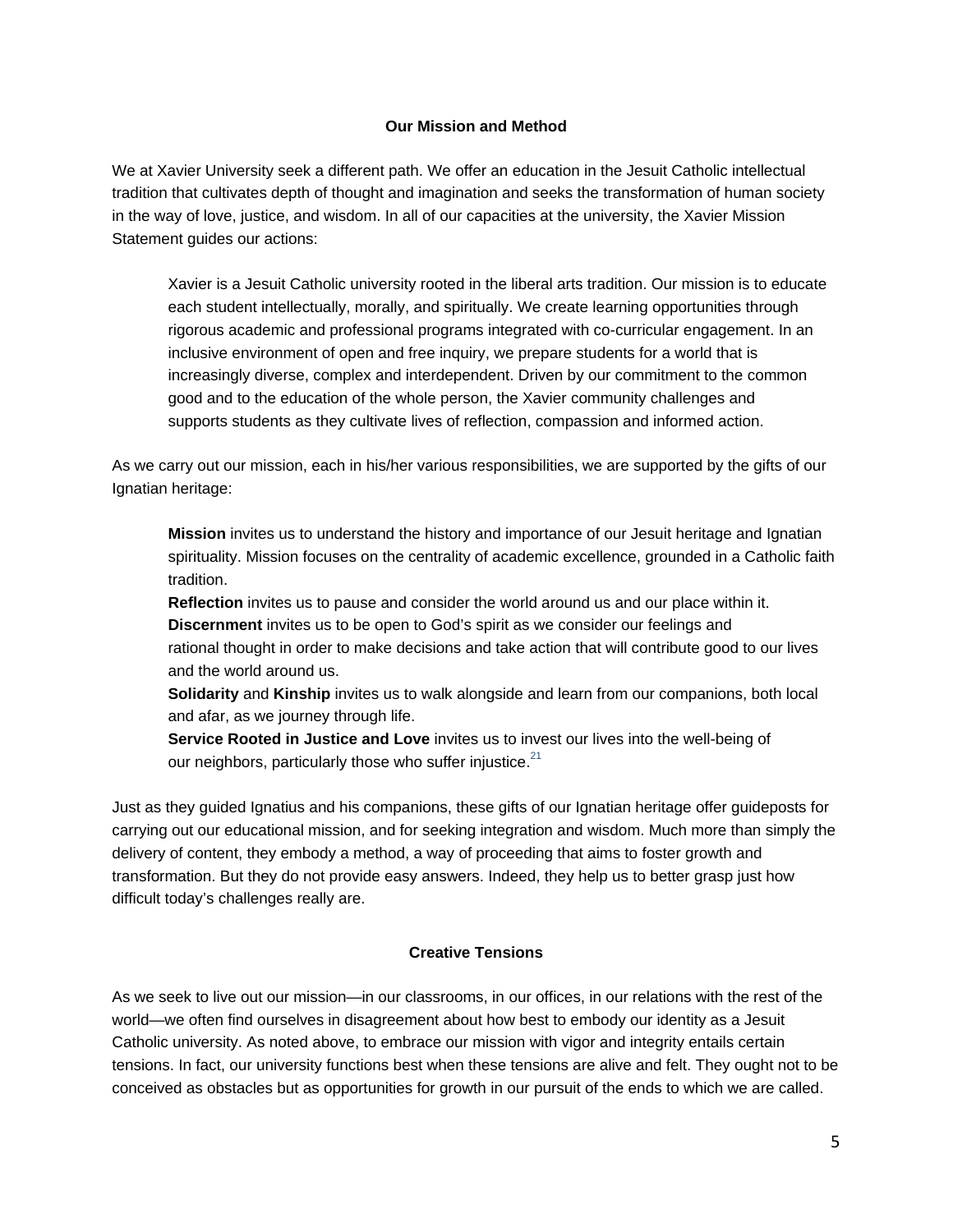In what follows the gifts of our Ignatian heritage provide our guideposts and our confidence for examining five tensions that arise regularly at Xavier. Our aim is not to provide a static reconciliation of these impulses, but to underscore the dynamic and enriching processes they bring to the university. We embrace these tensions because they generate creative engagement, stimulate conversation, and promote habits of substantive individual and collective inquiry. They foster, as Fr. Gray notes, "a mutual regard for one another precisely as a privileged place where the divine and the human meet." $^{22}$  We believe that the honest, open engagement with these creative tensions at Xavier will foster a culture of encounter, integration, and wisdom. The responses and questions that follow each tension can guide us in our commitment to the Xavier Way.

## 1. Specialization and Integration

*Tension:* The 50-year movement toward enrollment growth, democratization, and increased specialization in higher education raises crucial questions for U.S. Jesuit universities. Will our liberals arts institutions "simply merge with mainstream American academe," thereby losing our distinctiveness and raison d'être, or will we have the creativity and courage to own our differences? Will we "foster the integration of knowledge—or will specialization reign alone"? Will we "relate learning to the Transcendent, to God—or will spiritual experience be allowed to disappear from consideration" across the curriculum?<sup>23</sup> "What more" do we need to do," Fr. Nicolas asks, with some urgency, "to ensure that we are not simply populating the world with bright and skilled superficialities?"<sup>24</sup>

*Response:* We affirm that the liberal arts remain integral to the university's Mission and the Jesuit, humanist core curriculum, not in spite of but precisely because of the present environment. The transcendent questions posed by the liberal arts must be integrated within every discipline at the university. Not content merely to further those skills that will aid students in their quest to earn a living, a Jesuit education seeks to ensure that students' lives will be, ultimately, truly worth living. At the same time, we value and support specialization and professionalization—not for their own sake, but to the extent that they prepare our students to meet today's challenges with disciplinary expertise, creativity, and imagination.

*Therefore, w*e pursue knowledge integration through an ongoing evaluation of our cross curricular core, and through programming designed to build community across disciplines, including Manresa training for new faculty and staff and the Ignatian Mentoring Program, both sponsored by the Center for Mission and Identity, as well as Faculty Learning Communities, sponsored by the Center for Teaching Excellence. Initiatives from these and other offices succeed at placing colleagues from diverse specializations and activities in conversation with each other. In addition, we promote research and professional development opportunities for undergraduates, graduate students, faculty and staff.

*Do I model for our students the integration of professional skills with critical thinking and care for the common good?*

*How often do I have a conversation with staff and faculty outside of my division?*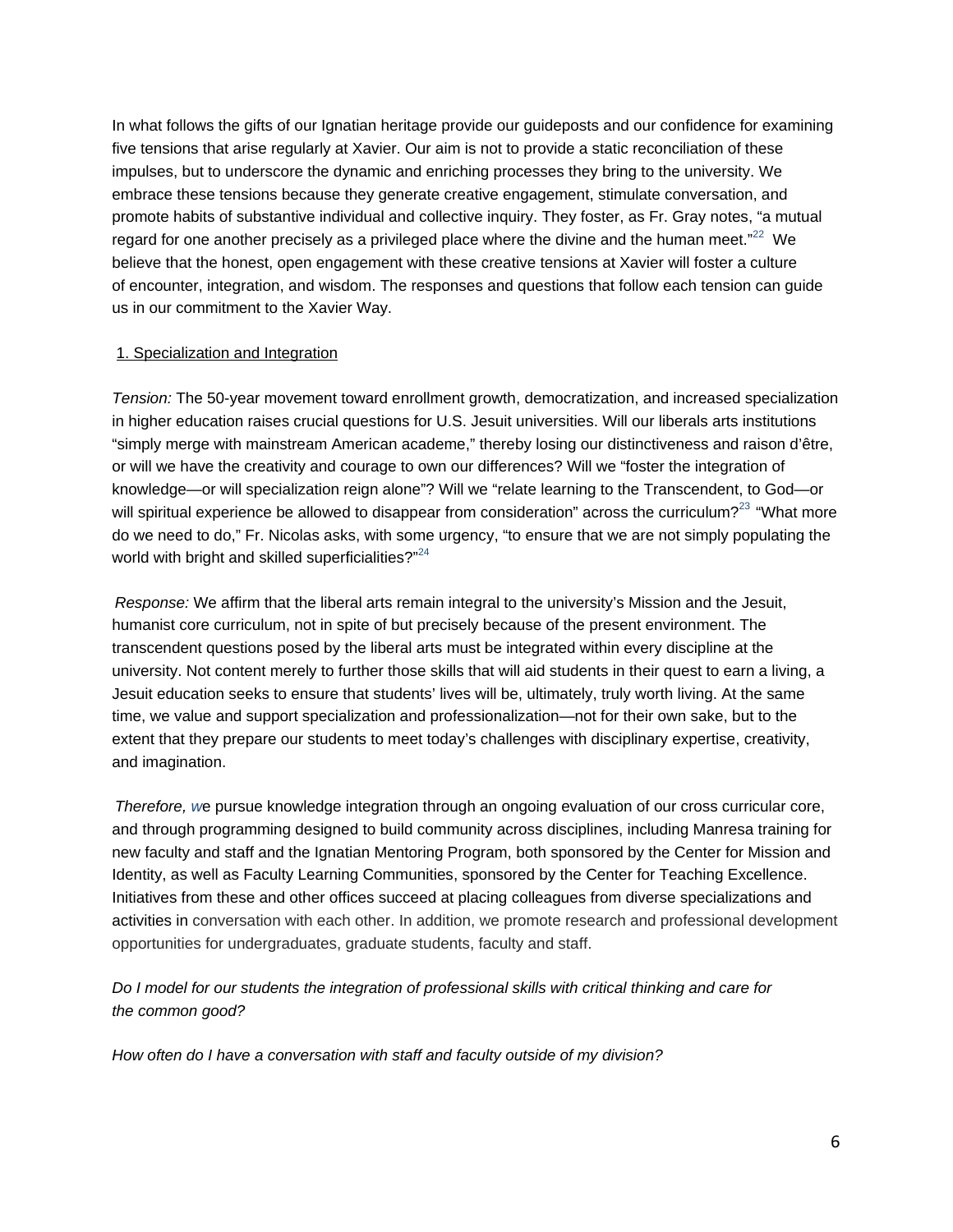*How do I ensure that my students integrate questions of meaning and transcendent value addressed by the core with the course I teach?*

*Do I encourage students to become holistic, critical thinkers?*

## 2. The Center and the Frontier

*Tension:* Along with its sister Jesuit Catholic institutions, Xavier University is "required to host and moderate open and vigorous debate on contested questions."<sup>25</sup> Many of today's challenges involve topics that are as sensitive and controversial as they are important. How do we engage with them in a way that is respectful, open, and honest?

*Response:* Following the direction of Fr. Nicolas, Superior General of the Jesuits, and the decrees of General Congregation 35, we seek to work at the "frontiers" of our culture and society, opening spaces for reflection on the most critical questions of our times.<sup>26</sup> We believe that by bringing in speakers with diverse perspectives, hosting performances with challenging topics, and engaging students with texts that might raise more questions than they answer, the university serves a crucial role in public society and Church.

*Therefore,* we are willing to engage multiple perspectives on important issues, no matter how sensitive, in public dialogues that are deeply informed by the Catholic tradition.<sup>27</sup> We require student groups to articulate goals and objectives of functions they wish to sponsor, making clear the benefits of the dialogue that they seek to encourage with such events. Whether in the classroom or in public university events, we expect faculty, staff, and departments to help students be thoughtful and intentional in cultivating truly 'catholic' and integrative approach to such dialogues, making room for a breadth and depth of perspectives, inclusive of present Catholic teaching on the matter at hand – even if not especially, where those teachings are the subject of much conscientious debate and even dissent. Again, from a Catholic perspective of profound respect for the dignity of the well-formed moral conscience, we have nothing to fear and everything to gain by encouraging such dialogue in a spirit of mutual learning and transformation.<sup>28</sup>

Human sexuality is a particularly complex, necessary, and urgent topic for reflection to the extent that we take seriously both the diversity of our campus community and the belief that all persons are created in the image and likeness of God, inclusive of our identities as sexual beings. We respond by making room for and learning from "the real tensions felt by various members of the university community on these matters."<sup>29</sup>

Furthermore, in the tradition of the biblical prophets, and following those on the leading edge of peacemaking—Archbishop Oscar Romero, the Salvadoran martyrs, Dr. Martin Luther King, Jr., Sister Dorothy Stang, S.N.D. de N.—we value the willingness to take unpopular positions in the interest of truth, justice, and compassion. Especially regarding questions of violence and oppression and their link to economic and environmental concerns, we are willing to speak out in a prophetic way and support our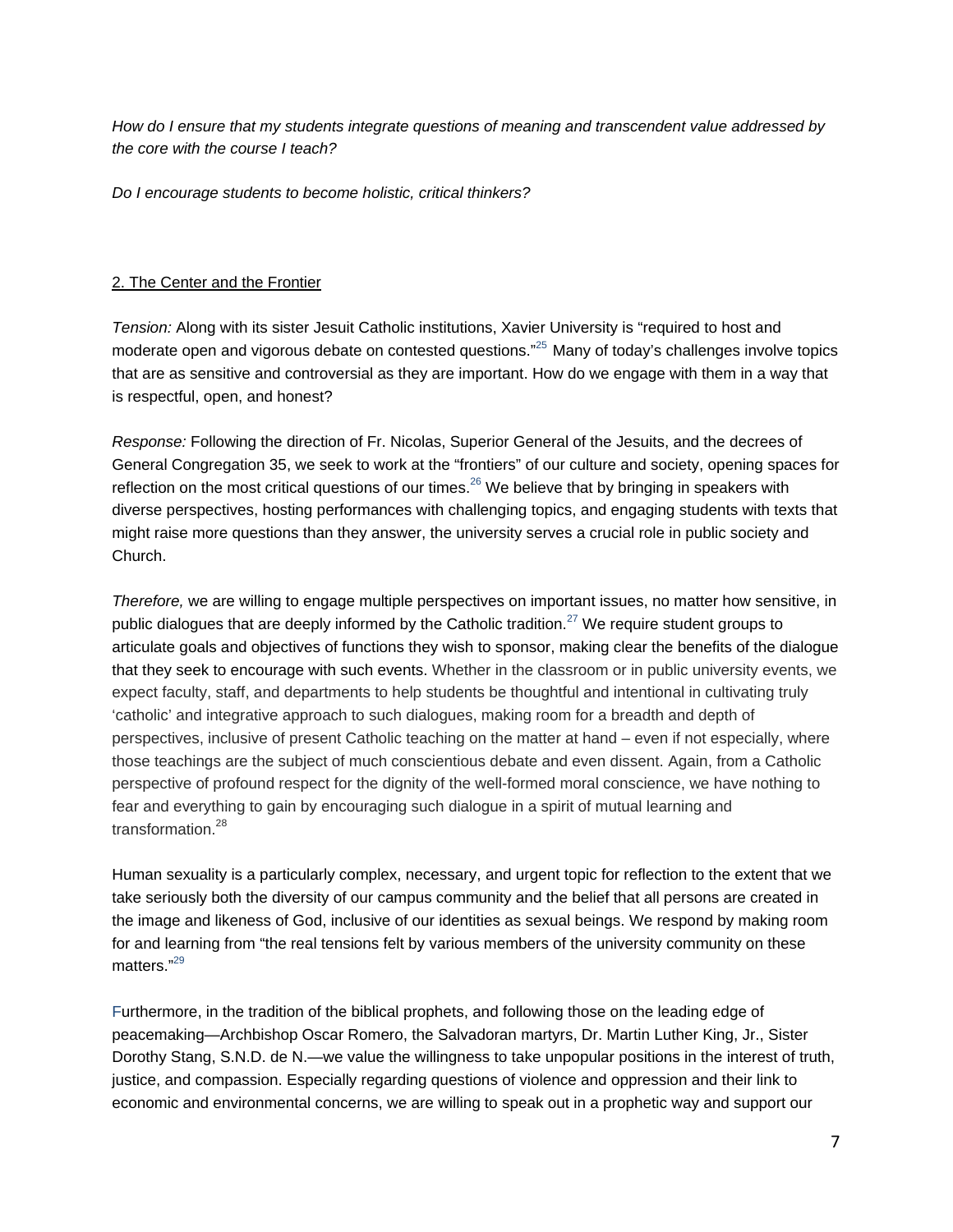colleagues who do so while remaining respectful and civil. In an increasingly globalized and militarized world, this public engagement remains an urgent need.

*How can my office or department foster respectful, open conversations on important and controversial questions?* 

*What do we as a department or in our work with students – and what might we do better – to ensure that our deliberations and programming of public events, especially on sensitive or controversial matters, are "deeply informed by the Catholic tradition"?* 

# 3. Diversity and Identity

*Tension:* The demographics of our world, and therefore our students, staff, and faculty are changing. In an increasingly diverse environment Xavier University's commitment to advancing the Catholic doctrinal tradition sometimes comes into tension with its commitment to shared governance, equal-opportunity employment, and a desire to "welcome and incorporate people of diverse religious traditions and no faith tradition."<sup>30</sup> As well, there are acute tensions surrounding racial and gender diversity in the Xavier community reflecting broader contemporary and historically entrenched divides in American society and in the US Catholic Church. $31$  How do we welcome these diverse populations and cultivate new ways of being in authentic solidarity?

*Response:* At Xavier we affirm that "diversity" is not a pretext for remaining in one's comfort zone, safe within one's unexamined assumptions. For us diversity means that all are welcome to the table and all must prepare to be challenged and transformed by the encounter with one another. We respond by opening contemplative spaces for genuine dialogue and critical inquiry across differences in our classrooms and work environments.

*Therefore,* as a Jesuit Catholic institution seeking integration and wisdom, we speak honestly and courageously about human difference. Defining diversity broadly is only a first step. We encourage our students and the university at all levels to engage in critical and meaningful dialogue about human difference. We strive to create environments that allow us to explore not only the nature of our identities, but also the social and structural implications of privilege, power, and social political order in the United States and the wider world.

In addition, we maintain ongoing vigilance to ensure that Xavier remains a hospitable work environment for all in matters of hiring, promotion, and benefits. We foster a community of respect in which students and employees feel welcome. $32$  This includes the understanding that community members may retain mutually exclusive claims to truth, yet remain valued as full members of the university community.

Furthermore, in accordance with the document "Jesuits and the Situation of Women in Church and Civil Society," we support explicit teaching on the essential equality of women and men, liberation movements opposing the marginalization and exploitation of women, attention to violence against women, and the genuine involvement of women in consultation and decision-making at all levels.<sup>33</sup>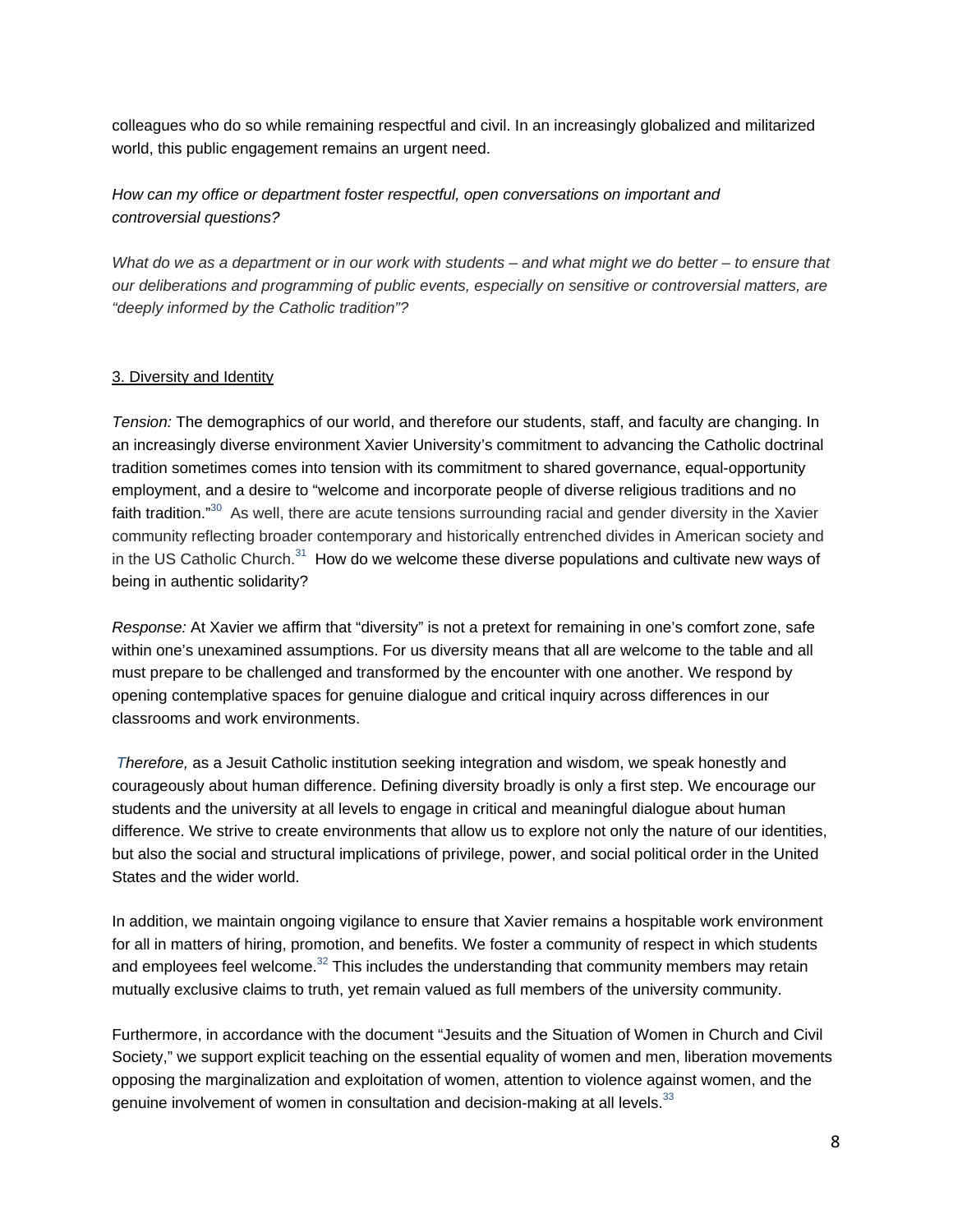Additionally, we provide open and mutually respectful civic spaces for interreligious dialogue and public deliberation, as well as ritual spaces for the observances of prayer for multiple faith traditions. Multiple centers and programs contribute to an ethos of inclusivity that positions Xavier well for supporting leading efforts in interreligious collaboration, reconciliation, and peacemaking.  $34$ 

#### *How can I model for our students dialogue and growth from my encounter with a diverse range of people?*

*How can my office or department ensure that the university remains a hospitable work environment for all?*

## 4. Catholic Identity and Dialogue

*Tension:* The Roman Catholic tradition is a global and richly catholic tradition, characterized by the convergence of multiple cultural, theological, philosophical, mystical, and prophetic perspectives. Many are disheartened by deep polarization in the Church over longstanding cultural and theological divides. At times, it is difficult to maintain a cohesive Catholic identity among these diverse perspectives.<sup>35</sup>

*Response:* We believe that a vibrant Catholic religious identity is fostered through experiences of the cultural and theological diversity within Catholicism itself as well as through deep personal engagement with perennial questions across the whole range of human experience and global religious traditions. The core requirements in theology and philosophy introduce students of every background to the breadth of the Catholic intellectual and spiritual tradition, and engage our Catholic students in a rigorous exploration of their faith and spirituality. We affirm with the Spiritual Exercises of Ignatius Loyola that one of the most important aims of a Jesuit education is "to praise, reverence, and serve God."

*Therefore*, we welcome all Catholics inclusive of a range of interpretations and ways of living out their Catholic faith, as well as those who are less familiar with Church tenets or unsure of their faith commitments. In the spirit of cura personalis, St. Ignatius's call to care for the whole person, we aspire to care for everyone, wherever they may be in their faith journey.

We offer many opportunities and contemplative spaces for the encounter with God's loving and silent presence to give meaning, shape, and guidance to our lives. This includes rich liturgies, retreat experiences, and opportunities for reflection both on weekends and during the week for our students to become true contemplative leaders in action. Our beautifully maintained campus with its diversity of trees, and flowers, and the presence of sacred art, inspires reflection and prayer.

We affirm the importance of fostering goodwill and mutual understanding between Xavier University and the Archdiocese of Cincinnati. Xavier and its President maintain regular communication and dialogue with the Archbishop of Cincinnati as well as the Jesuit Provincial. We aspire to build upon our positive relationships with the Catholic parishes, elementary schools, and high schools in the region.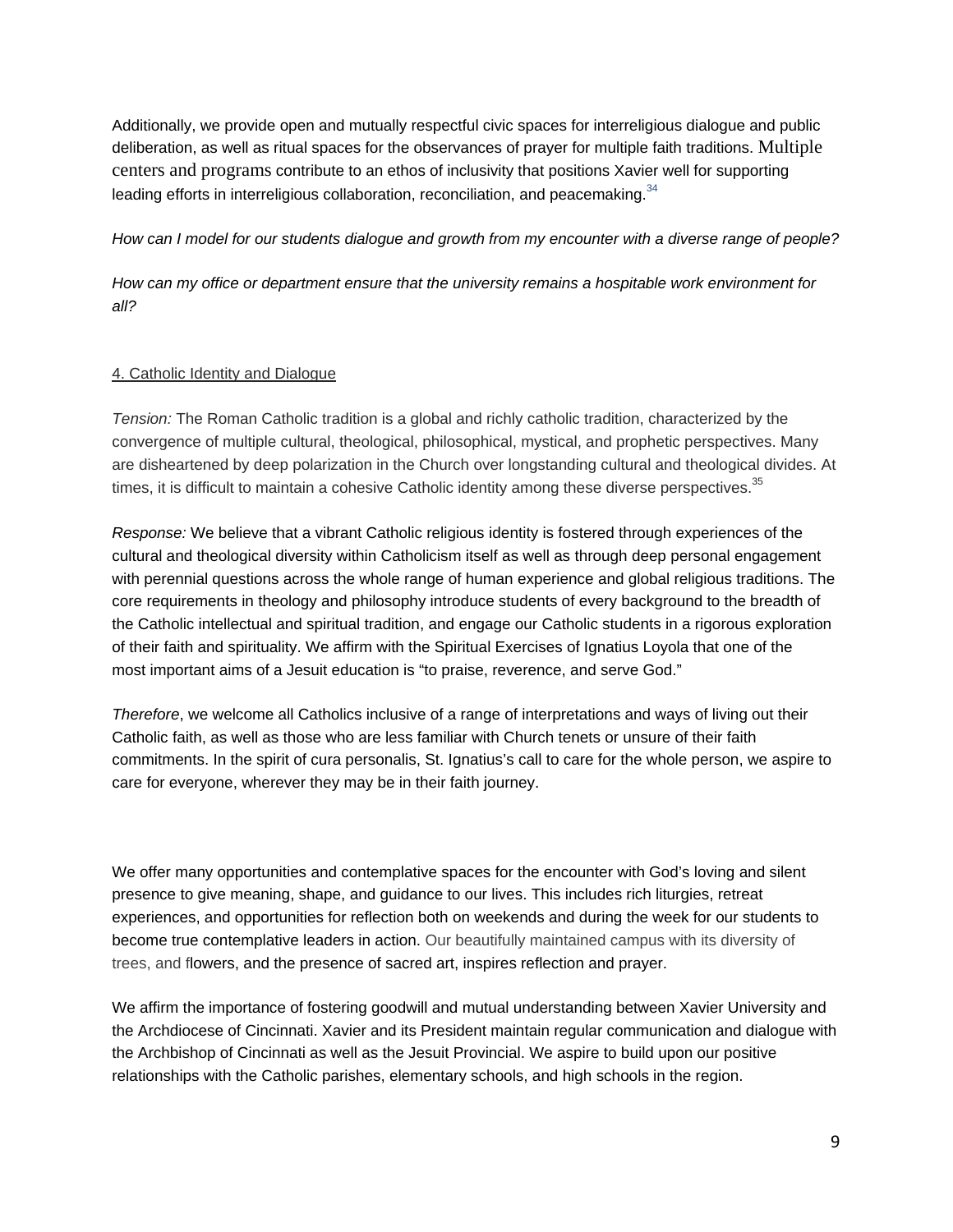We foster lay formation and collaboration with the Society of Jesus through strong programs in Mission and Identity such as the Ignatian Mentoring Program and AFMIX: Assuring the Future Mission and Identity of Xavier. At the same time, we continue to rely on "the corporate investment of the Society of Jesus" and seek to "maintain and augment a strong Jesuit presence" on campus.<sup>36</sup> We look to the Society's leadership structures to help ensure that the Xavier Way remains rooted firmly in the Ignatian spirit and the liberal arts tradition of Jesuit education.

Finally, we aspire to foster the examination of all the world's great religious traditions in such a way that students, staff, and faculty come to know and live more deeply and authentically their own faith commitments and respect those of others. Indeed it is the exploration of ultimate questions that unites the Xavier community across traditions, and comprises a crucial part of the university's contribution to the common good in church and society.<sup>37</sup>

*How do I understand the meaning of "Catholic" and "Jesuit"? Am I open to understanding the variety of interpretations of the Catholic tradition?*

# 5. Achievement and Service

*Tension:* For some 40 years the Society of Jesus and Jesuits worldwide have called us to cultivate in our teaching and university life "the service of a faith that does justice."<sup>38</sup> Because Xavier attracts students, staff, and faculty with aspirations for great personal achievement, and due to multiplying demands on our time, there is always a risk of forgetting the Society's commitment to serve the poor and the marginalized of society, beyond the elite, and to "be a resource to the wider human community." While service learning is a crucial component in our commitment to our "preferential option for the poor," it is also the case that institutional, financial, and human resources are always at risk of being diverted elsewhere. To paraphrase Fr. Nicolas, we risk failing to give our students *experiences of a depth of engagement with reality that will open their eyes and transform their hearts.*

*Response:* We believe that faith, knowledge, and service are not three independent aspects of education. Rather they form a triad in which each part is intrinsically related to the others. We affirm that communitybased service at local, regional, and global levels is integral to the learning experience and central to Xavier's mission. We affirm that experiences of encounter and solidarity with the poor as well as careful structural analysis of poverty and other forms of social evil and systemic injustice are not add-ons but integral to the Jesuit mission that seeks both personal and social transformation.<sup>39</sup>

*Therefore,* while acknowledging the fiscal challenges presented by our outstanding service learning and immersion programs, we support the work of these multiple institutional resources. These resources, and future ones yet to be imagined, are essential to the strength of our Jesuit Catholic identity. $40$ 

*How can I integrate service into my classes and work such that it enhances education?*

*Do I see service as integral to, or antithetical to, my aspirations for personal achievement?*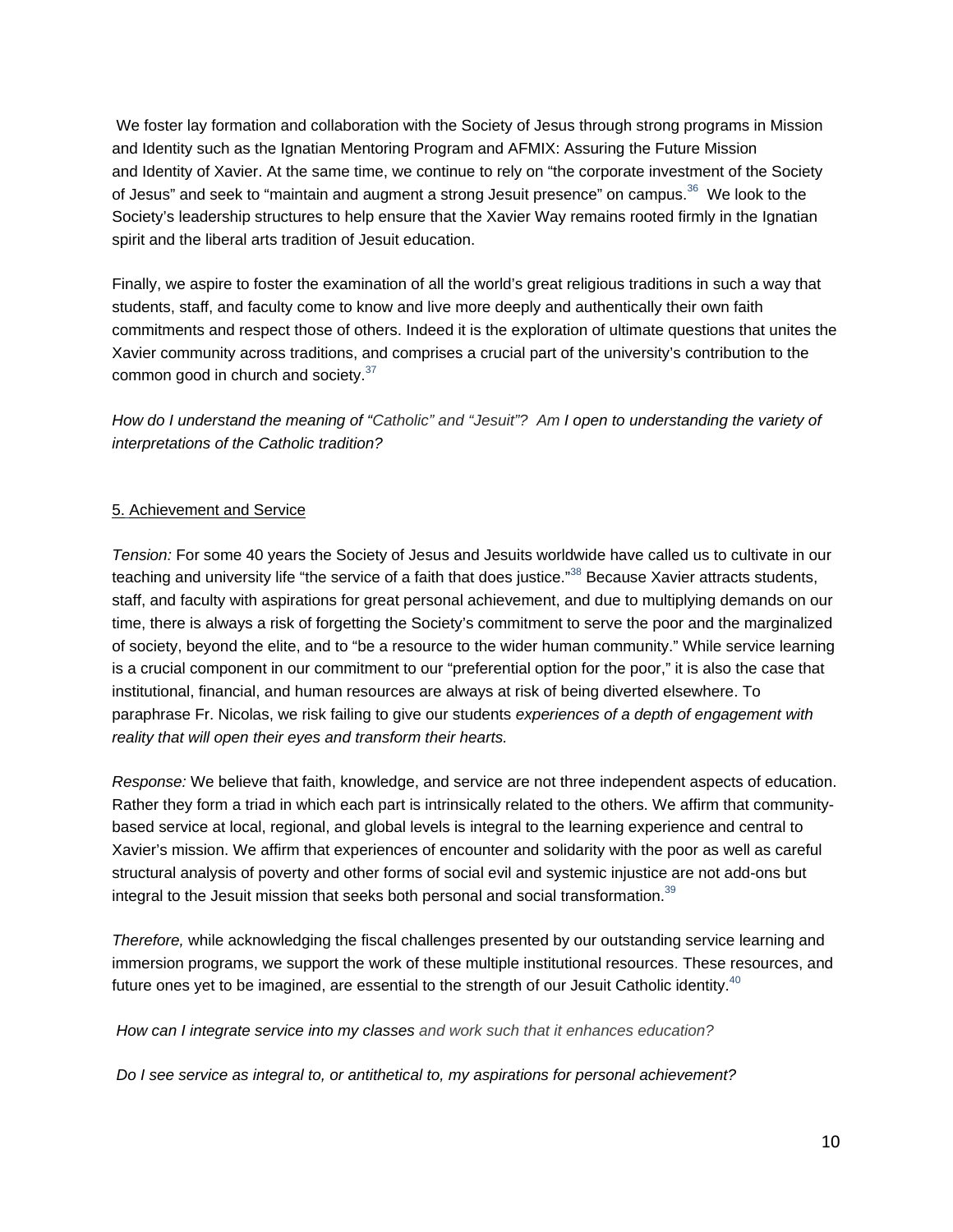## **The Xavier Way: Celebrating a Culture of Encounter**

A range of social, economic, and ecclesial realities have brought Xavier University to a pivotal moment in our history where we face crucial questions. As we respond to the challenges and opportunities of our times, the Xavier Way must not be merely a slogan invoked in such a way as to obscure or side-step the very real tensions we experience day to day in our various responsibilities and relationships within the University community and that historically characterize the Jesuit educational apostolate. The Xavier Way finds its source and inspiration not from the secular or commercial marketplace of norms and ideals—e.g., "the bottom line," or "return on investment"—but from a distinctively Ignatian way of engaging and responding to reality. The transcendent end, or *telos*, of a Jesuit education, the aspirations that beckon our work, cannot ultimately be quantified.

Clarity about our identity and mission moving forward is crucial as the Society of Jesus increasingly depends on the laity to "assist in leadership roles that will preserve the identity and mission of the institution as Jesuit." One of the great strengths of our formational programs is their *inclusiveness* and *catholicity*: they are open to administration, faculty of all faith traditions and no faith tradition. Once again our unity within our diversity is our strength. Inspired by St. Ignatius, the Xavier Way is a dynamic spirit of critical inquiry and loving openness seeking encounter, integration, and wisdom in all that we do together.

In Pope Francis, a Jesuit himself, we find considerable encouragement and living confirmation of these values and aspirations. In an address to a community of Jesuits in Rome, the Pope emphasized three words that should guide Jesuit ministries everywhere: *dialogue*, *discernment,* and *frontiers*.

"Your main task is not to build walls," explains Francis, "but to build bridges which establish dialogue with all peoples, even those who do not share the Christian faith." Dialogue seeks to build a "culture of encounter" and mutual discernment, not because it is fashionable or politically correct but because of who God is: "God is at work in the life of every person and every culture: the Spirit blows where He wills. Try to find out what God has done, and how He will continue his work. Study, sensitivity, and experience are needed to seek God in all things, in every field of knowledge, art, science, and political, social, and economic life. But it is also important to keep the mind and heart open, and to avoid the spiritual illness of referring everything according to oneself." Finally, the Pope urges his fellow Jesuits, echoing Benedict XVI before him, "Your right place is at the frontiers. This is where Jesuits belong.… Please, be men at the frontiers, with a trust and ability that comes from God. Do not fall into the temptation to domesticate frontiers."<sup>41</sup>

To be a university committed to dialogue, discernment, and exploration at the frontiers of the academy, church, and society is not easy. The Xavier Way can embrace with trust the complexities and ambiguities of human life and indeed the complexities of university life at every level. It bears a radical hope, flowing from the Catholic sacramental imagination, that the messiness and brokenness of the human condition is nevertheless sacred and bears within it the divine image. Inspired and sustained by this hope, we are confident of growing in our Jesuit Catholic identity through numerous tensions, even where such growth is sometimes difficult to see.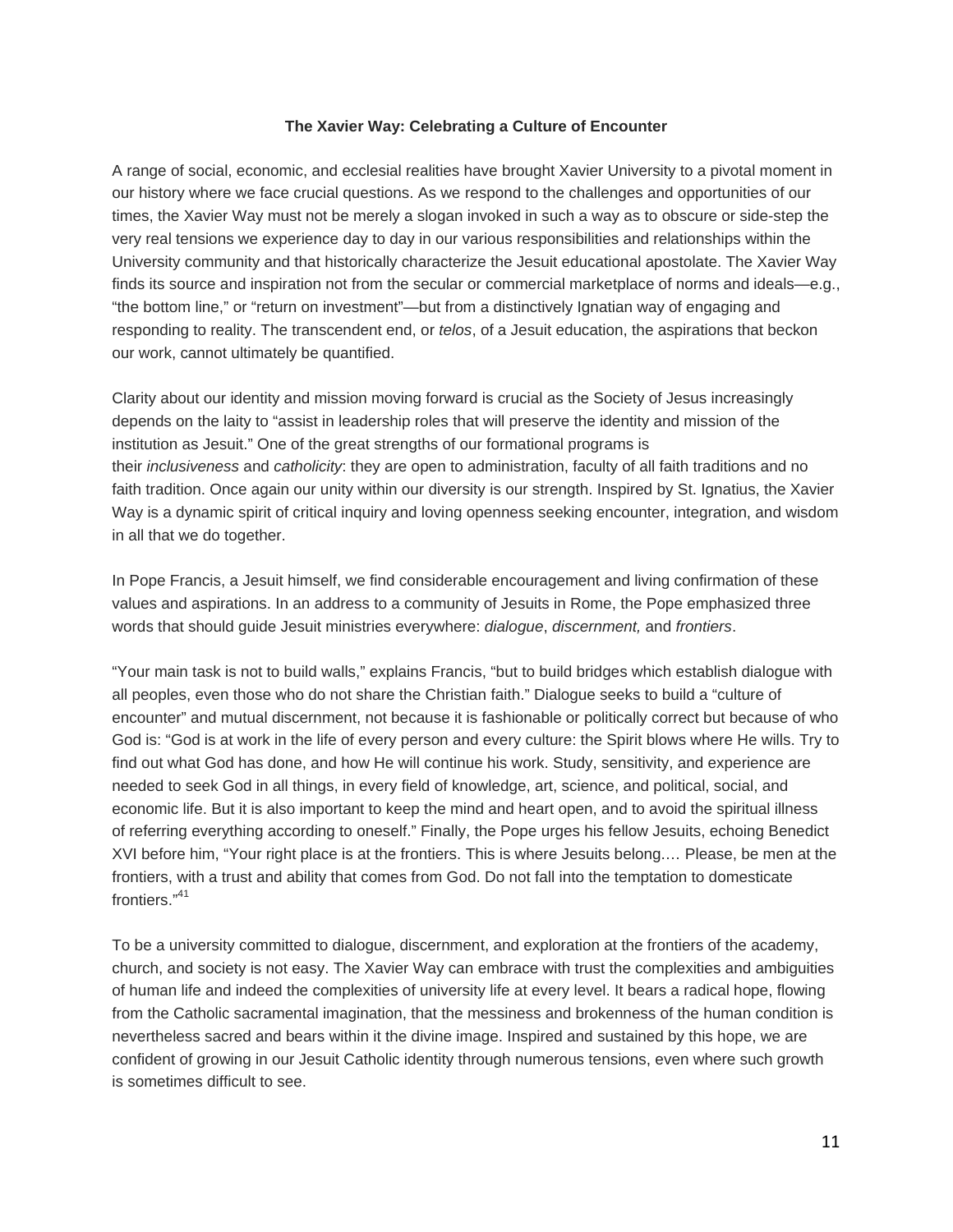Our students face a world charged with immeasurable beauty and wonder, but also a world of rapid change marked by vast inequalities, environmental degradation, systemic violence, and cultural displacement. Against the temptation to self-concern and "to domesticate frontiers," the Xavier Way is committed to the education of the whole person, challenging ourselves and our students to discover God's presence and promises of hope in all things. From the Board of Trustees to faculty, staff, and students across every division, department, and office, each one of us is challenged to reflect upon the light of God's boundless love and the call for justice, to discover one's authentic gifts, and to share these gifts in an environment of mutual respect and common mission. Seeking to embody and immerse our students in the intellectual, imaginative, and spiritual depths of the Jesuit Catholic tradition, the Xavier Way cultivates the interior life while pressing us toward loving engagement in the world, with a faith that seeks solidarity and justice with and for all of God's people.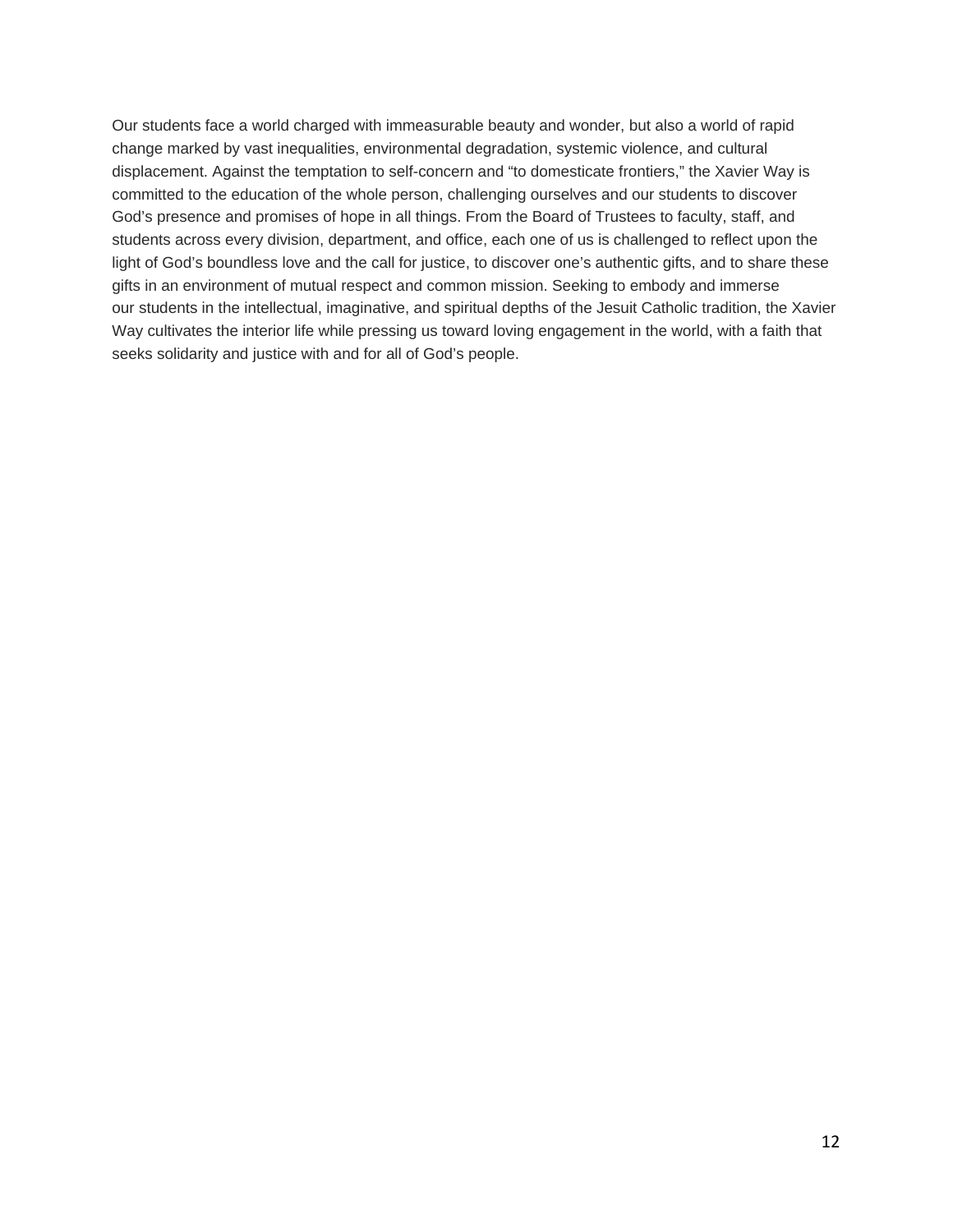#### <sup>1</sup> Xavier University Mission Statement.

 $^2$  By "Catholic" we refer to Xavier's affiliation with the Roman Catholic Church. The word "catholic" here means "universal" and derives from the Greek *katholikos.* 

See Pope John Paul II, Ex Corde Ecclesiae (*On Catholic Universities*), 1990.

<sup>4</sup> Association of Jesuit Colleges and Universities pamphlet, *Some Characteristics of Jesuit Colleges and Universities: A Self-Evaluation Instrument* [SCJCU], 24.

<sup>5</sup> Vatican II was the international Church council of 1962-65, convened by Pope John XXIII, that initiated a process of significant reforms of the Church and its vision of its mission in the modern world. Much like Ignatian spirituality the Council's sacramental vision of the world and the dignity of the human person is built on the mystery of the incarnation (see, e.g. GS 22).

<sup>6</sup> Pope John Paul II, Ex Corde Ecclesiae (On Catholic Universities), 1990, par. 17.

 $^7$  St. Justin Martyr is arguably the first Christian to integrate Greek philosophy into his dialogue about Christianity. He is also patron saint of philosophers.

<sup>8</sup> "Faith seeking understanding" is the classic definition of theology attributed to St. Anselm of Canterbury (11th c.).

<sup>9</sup> The **Spiritual Exercises of Ignatius Loyola**.

10 See the film *The Mission* (1986). The establishment of the Jesuit missions in Latin America has been the source of many rich and extensive investigations. While the presence and action of the Society of Jesus in Latin America is typically viewed in a quite positive light, as with any human undertaking, these efforts too had their short comings. Moreover, given the vast extension of the Society's education efforts, these are hardly susceptible to a single or uniform interpretation. For further reading on this rich yet complex moment in history, cfr. Enrique Dussel, *Historia de la Iglesia en America Latina* (Madrid, 1992); Jeffrey Klaiber, *Los Jesuitas en America Latina (1549-2000): 450 Anos de* Incluturacion (Lima, 2007); also see Nicholas Cushner, "Jesuits" in the *Encyclopedia of Latin American History and Culture* (New York: Simon and Schuster, 1996) 3:316-19; John Padberg, "Jesuits" in *Encyclopedia of Christianity* (Grand Rapids: Eerdmans, 2003) 3:20-24 and Barbara Ganson, *The Guarani under Spanish Rule in the Rio de la Plata* (Stanford, 2003).

<sup>11</sup> "Ignatian" comes from St. Ignatius Loyola, founder of the Society of Jesus.

12 Roger A. Fortin, *To See Great Wonders: A History of Xavier University*, 1831-2006 (Scranton: University of Scranton Press, 2006).

<sup>13</sup> Gray, "Being Catholic."

<sup>14</sup> John Henry Newman's *Fifteen Sermons Preached Before the University of Oxford* (Notre Dame, IN: University of Notre Dame, 1997), 287-93. Newman's *The Idea of a University* is widely celebrated as a seminal work on the intersection of faith and reason in modern Catholicism.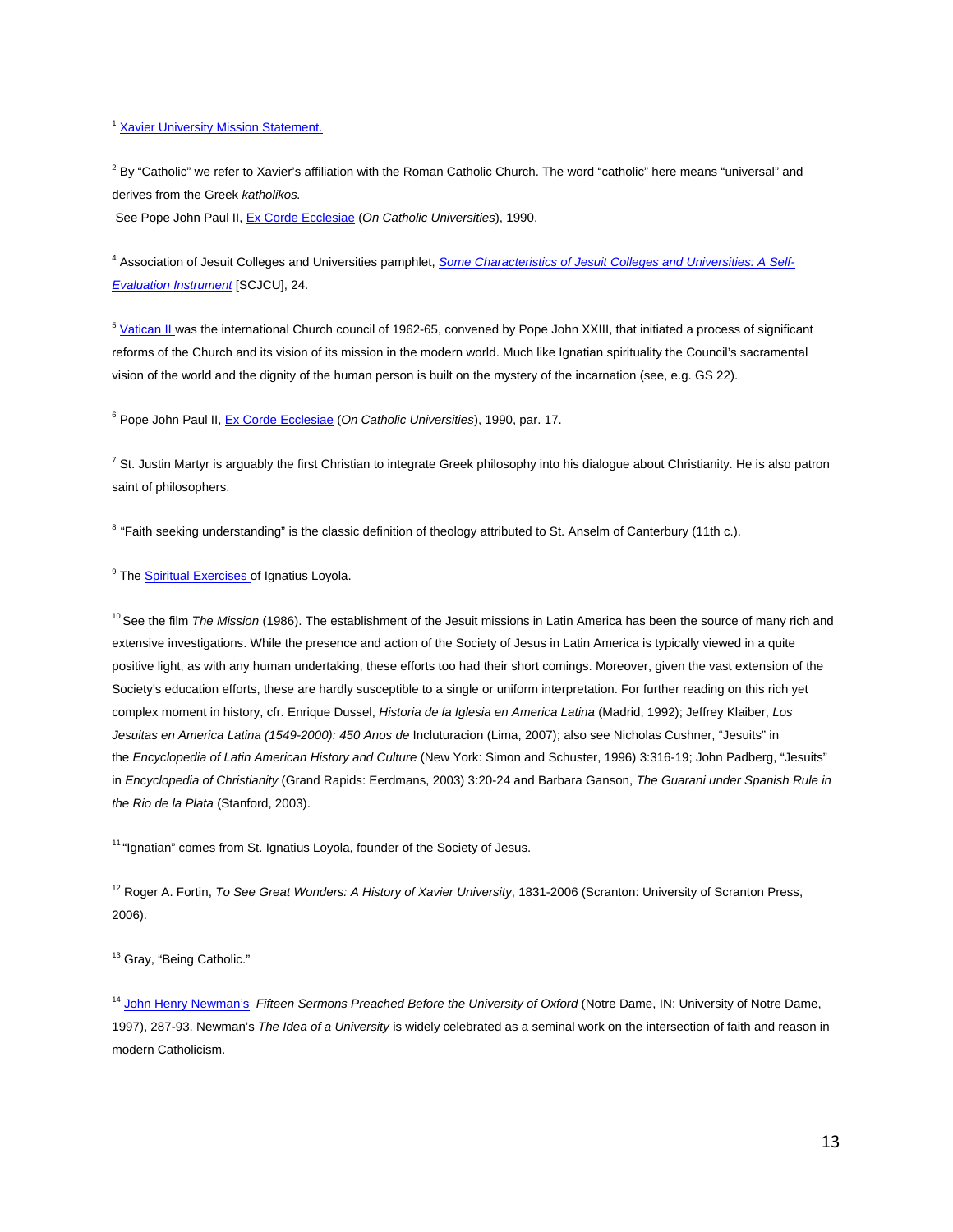15 Adolfo Nicolas, S.J., *"Depth, Universality, and Learned Ministry: Challenges to Jesuit Higher Education Today,"* Mexico City, April 23, 2010, 4.

<sup>16</sup> Pope Francis, "Address," May 16, 2013. <sup>17</sup> Nicolas, "Challenges to Jesuit Higher Education Today."

 $18$  Ibid, 3.

<sup>19</sup> Nicolas, "Challenges to Jesuit Higher Education Today," 3. See also Stephen L. Carter, "A Little Less Texting, A Little More Thinking," in *The Cincinnati Enquirer* (March 24, 2012), and "Video Games: What You'd Really Rather Not Know," *Pediatric News 46:3* (March 2012).

 $20$  Nicolas, "Challenges to Jesuit Higher Education Today," 3.

<sup>21</sup> Gifts of Our Ignatian Heritage

<sup>22</sup> "Being Catholic in a Jesuit Context," *America*, May 20, 2000.

<sup>23</sup> George Traub, S.J., "Do You Speak Ignatian?" 3; see also SCJCU, 7.

<sup>24</sup> Nicolas, "Challenges to Jesuit Higher Education Today," 6.

<sup>25</sup>*SCJCU*,14.

<sup>26</sup> The Society of Jesus, "Decrees," General Congregation 35 (2008), par. 6.

27 SCJCU, 12-13.

28 Vatican II, *Gaudium et spes* no. 16; *Catechism of the Catholic Church* nos. 1783-1788

<sup>29</sup> *SCJCU*, 13.

 $30$  SCJCU, 24.

31 See Francis Cardinal George, "Dwell in My Love: A Pastoral Letter on Racism" (April 4, 2001); Bryan Massingale, *Racial Justice and the Catholic Church* (Maryknoll, NY: Orbis, 2010); John Noonan,*A Church That Can and Cannot Change: The Development of Catholic Moral Teaching* (Notre Dame, IN: University of Notre Dame, 2005); Dennis M. Doyle, et al, eds., *Ecclesiology and Exclusion: Boundaries of Being and Belonging in Postmodern Times* (Maryknoll, NY: Orbis, 2012); Elizabeth A. Johnson, *She Who Is: The Mystery of God in Feminist Theological Discourse* (New York, Crossroad, 2002)

<sup>32</sup>*SCJCU,* 13.

<sup>33</sup> The Society of Jesus, "Jesuits and the Situation of Women in Church and Civil Society,"General Congregation 34 (1995), 4.